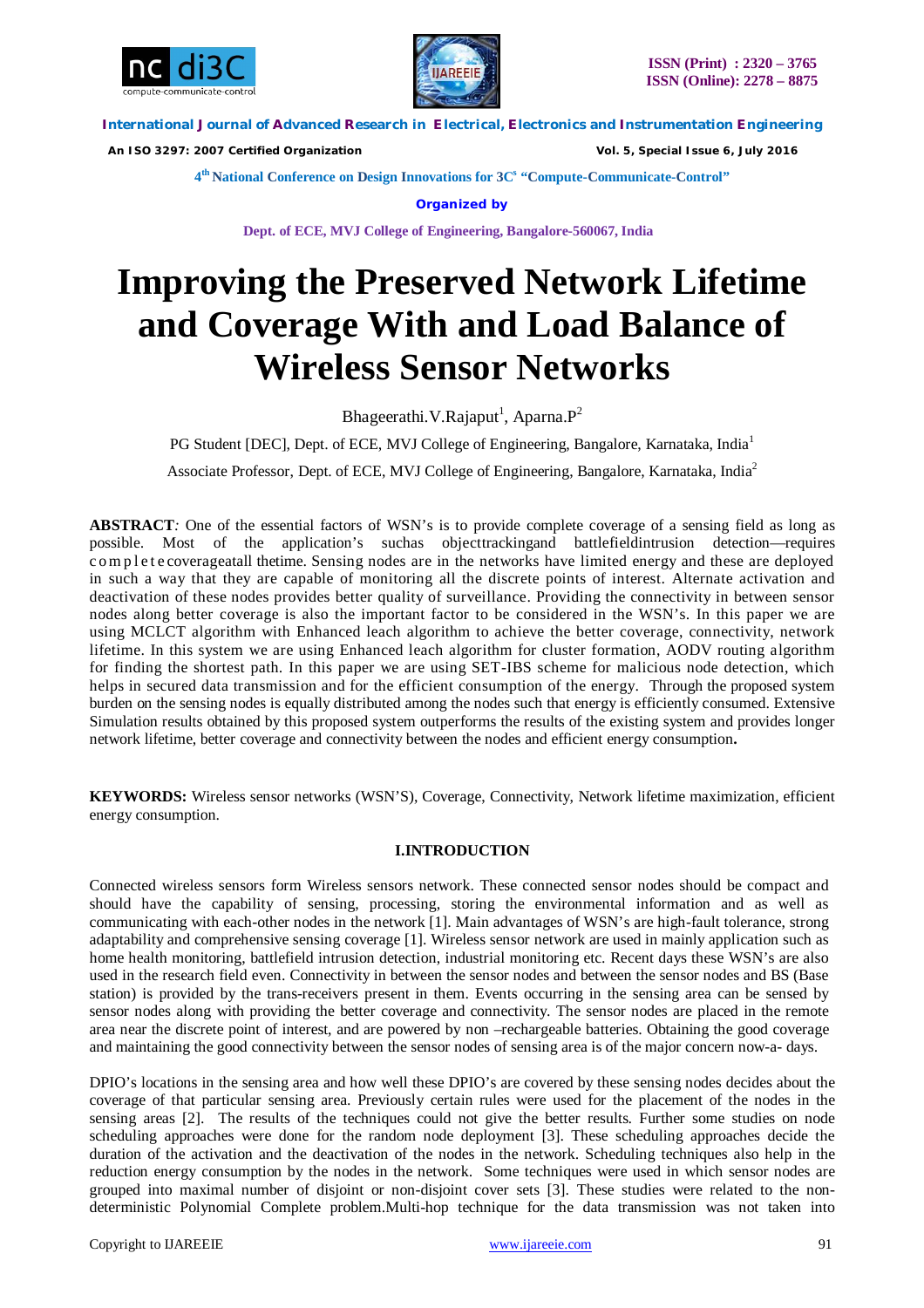



 *An ISO 3297: 2007 Certified Organization Vol. 5, Special Issue 6, July 2016*

## **4 th National Conference on Design Innovations for 3C s "Compute-Communicate-Control"**

## **Organized by**

#### **Dept. of ECE, MVJ College of Engineering, Bangalore-560067, India**

consideration by the existing techniques. In this paper the proposed system adapts multi-hop technique for data transmission along with the selection of shortest path and malicious node detection. This proposed system also provides efficient way of energy consumption, longer lifetime, and better coverage along with maintaining the connectivity between the nodes in the network. The secured data transmission is also taken into consideration in the proposed system and this is done by checking for the authentication of nodes by malicious node detection.

# **II.RELATED WORKS**

In the recent days obtaining the complete coverage and maintaining the connectivity is of the major concern. Many of the WSN application require complete coverage and connectivity at all the times. Energy consumption is also the important factor to be considered while providing the connectivity and coverage. Efficient Scheduling and routing techniques should be used in order to reduce the energy consumption. In the previous studies Target connectedcoverage problem was taken into account in which nodes were formulated in set-covers to increase the network lifetime [4].Integer Programming Solution was developed for the CSC problem (Connected set covers) [4]. But this IP formulation was not able to give correct results for larger scenarios [4]. In further studies Integer Programming-Based heuristic was developed based on IP formulation, CSC were established by heuristic, this checks for validity of the set covers[4]. To overcome the drawbacks of the previous methods, Greedy Heuristic method was developed for the CSC problem, in which heuristic recursively built the set covers. Sensing nodes and relay nodes along with sub-tree that connects sensing nodes and relay nodes were taken into consideration. Breadth –First search algorithm was used to guarantee the Base station connectivity. The draw back this method was there was no provision of providing the reuse of the already active supervisor nodes [4]. To overcome this drawback "Distributed and localized heuristic" method was developed, in which neighbor nodes information within a constant number of hops was utilized by each node for decision procedure. Better dynamic and good topologies were adapted in this method.

The results of the existing methods are difficult to be applied to practical sensing field due to exclusion of insitu geographical information [1]. Data transmission by using multi-hop technique along with the maintaining the connectivity in between the nodes was not taken into account by the existing systems. The proposed system takes into consideration data transmission by using multi-hop technique and by maintaining the connectivity between the nodes. Meanwhile, the proposed system reduces the energy consumption and increase the network lifetime and even the security is taken into consideration along with secured data transmission by malicious node detection in this system.

## **III. PROPOSED SYSTEM**

The proposed MCLCT algorithm with Enhanced leach algorithm mainly concentrates on maintaining the connectivity between the nodes in the sensing field, improving network lifetime and efficient energy consumption. It deals with MCT (maximum cover tree) problem.

# **Cluster formation using enhanced leach algorithm:**

In Wireless sensor network the nodes that are deployed in the remote areas should be monitored in reliable manner and the data should be gathered and sent to the base station. In the proposed paper Enhanced leach is flexible and has the ability of self- configuring cluster formation. Prior to the cluster head formation, network initialization in the proposed system is done according to the following flow chart.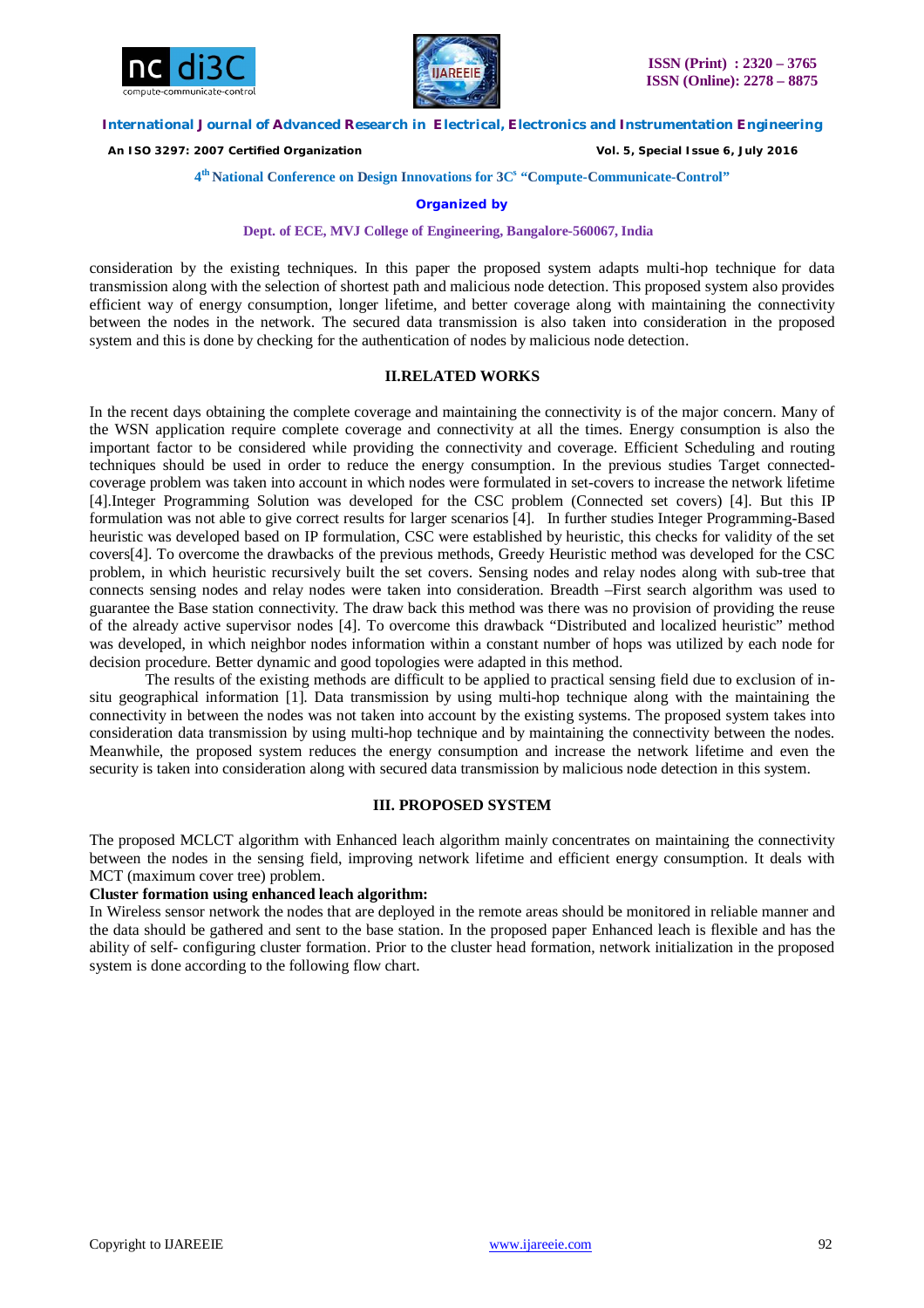



 *An ISO 3297: 2007 Certified Organization Vol. 5, Special Issue 6, July 2016*

**4 th National Conference on Design Innovations for 3C s "Compute-Communicate-Control"** 

## **Organized by**

**Dept. of ECE, MVJ College of Engineering, Bangalore-560067, India**



Fig .1 Network initialization flow chart

Enhanced leach algorithm mainly consists of five phases they are [5]-[6]:

*Advertisement phase:* In this phase Cluster head selection is done in the similar way as that of the Leach protocol. The threshold value of each node in the network is computed and it is compared with some random number (either 0 or1).CSMA –-MAC protocol is utilized by this phase. The probability of each node becoming the cluster head in zero rounds is given by [13]:

$$
P(n) = p/(1-(p \times (r \mod p^{-1}))
$$
 (1)

p- Optimum no. of cluster-head in a round.

r- Round number.

*Cluster Set-up phase*: This phase handles Non-uniform energy distribution. In this method each node in the cluster declares that it belongs to that particular cluster-head. The selection message is sent to the Cluster head using CSMA-MAC protocol.

*Schedule creation phase*: This phase uses TDMA scheduling to inform the cluster nodes that at which time slot that particular node is allowed to transfer the sensed data to the Cluster-head. CDMA scheduling is used to build the communication between each other nodes in the cluster.

*Data transmission phase*: In this phase each node transmits the data to its cluster-head on the basis of TDMA scheduled time slots.

*Future cluster-head update phase*: After the data transmission of each node, if the cluster-head is still alive it computes the probability of each node in the cluster to become the succeeding CH of that particular cluster and it transmits the update message.Formation cluster-heads in further rounds considers the residual energy of each node after data transmission .The node having the highest residual energy will have highest probability of becoming next CH. The distance between the nodes in the network and the edge count is considered in the proposed system. In this proposed system we are using below formula to calculate the residual energy.

RE (Residual energy) =  $E_i$ -  $E_n$  (2)

 $E_i$ = Initial energy of node in the cluster.

 $E_p$  Present energy of the node in the cluster after the data transmission to CH.

Dynamically CH is created depending upon the residual energy in the further rounds. Almost all nodes in the network are covered which shows that the coverage is increased and the connectivity is maintained as residual energy is taken into consideration. Almost all the nodes in the networks are covered such that energy can efficiently be consumed.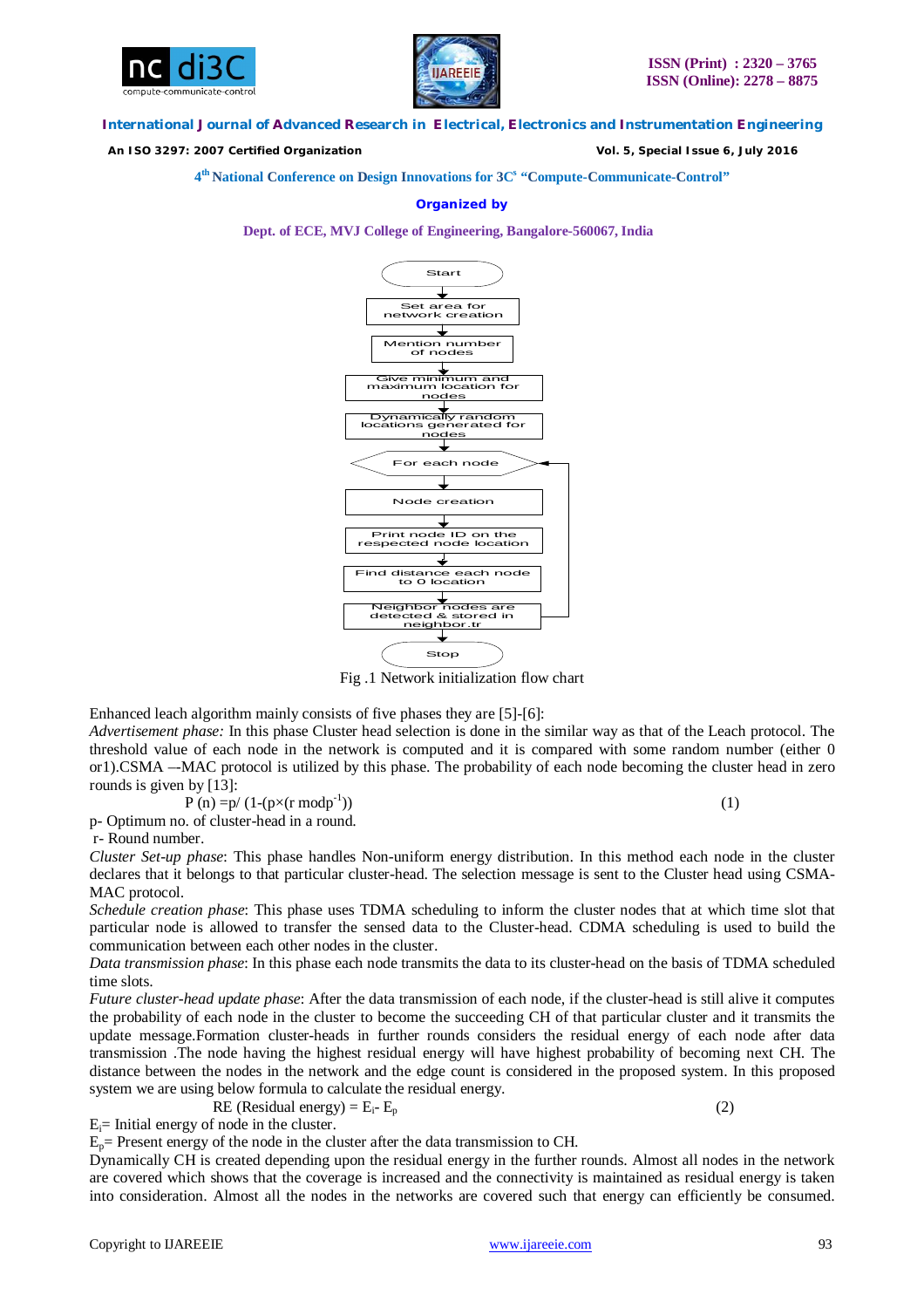



 *An ISO 3297: 2007 Certified Organization Vol. 5, Special Issue 6, July 2016*

## **4 th National Conference on Design Innovations for 3C s "Compute-Communicate-Control"**

**Organized by**

#### **Dept. of ECE, MVJ College of Engineering, Bangalore-560067, India**

Burden of nodes in data transmission and load is distributed among the nodes. Alternative activation and deactivation of the nodes depending upon the TDMA time scheduling helps in the efficient energy consumption. Dynamic cover tree is formed where Source node acts as the sensing nodes and the cluster head acts as the relay nodes and BS is considered as the sink node.

#### **AODV routing for building the communication path in the network:**

AODV is the type of the Distance Vector routing protocols. In this method each node maintains its own routing table. This table mainly consist of destination address, sequence number, hop count, next hop. Four message are used in this method to build the communication between the nodes in the network they are Route request (RREQ), Route reply (RREP), Route Error (RERR), HELLO message [7].In the proposed system to build the routing path for data transmission in the network, the source node and destination node is selected. Each node in the network maintains its own routing table. To build the routing path the source nodes transmits the RREQ message to the neighbor nodes, depending upon the routing table information, these neighbor nodes checks whether it is the required destination node or not. If it is the required destination node than the nodes RREP message back to the source node and the path is build through which the data transmission takes place.If the node is not the destination node, these neighbor nodes retransmit the RREQ message to further neighboring nodes. This procedure continues until the destination node is found. Each time the RREQ message is transmitted the routing table is updated. Once the destination node is found RREP message is sent to the previous node and this procedure is continued until this RREP message reaches the source node, and each time the routing table is updated. The path which is having the smallest hop count is selected in order to reduce the energy consumption of the network.If there is any link failure in between the two nodes in the network RERR message is sent to the source node.



Fig.2(a) Transmission  $\epsilon$  Fig  $\cdot$  2 (a) of RREQ form source node S Fig  $\cdot$  2 (b) ales to find the route to the destination D. (b) Transfer of RREP message form destination to source node. Selection of shortest path after RREP is received by the source node depending upon the hop count. (Red path indicates the shortest transmission path). **Malicious node detection and secured data transmission:** 

Networks are usually prone to various kinds of attacks namely Passive attacks, Active attacks and node compromising attack. These kinds of attacks have to be detected and blocked. In the proposed system we are using the SET IBS scheme for the malicious node detection and for the authentication of node and for the secured data transfer. Here we are using ID based signature to check for the authentication [8]-[9].*IBS Scheme:* This scheme used in the proposed system mainly consists of five phases. In the Set up Phase "Master key" (msk) and the"Public key "are generated by the Base station (BS) and is given to all the sensor nodes in the network. Next in the Extraction Phase "Private Key" (SekID) is generated using the "Master key" ID. In the next phase Signature is generated by the sending node for the given "Message", "Time Stamp" and the "Signature key", this phase is called Signature singing Phase .When the receiving node receives the data packets from the sending nodes ,it checks for the validation using the given "ID", "Message" and "Signature"(SIG). It accepts the data only if "SIG" is valid or else it reject the data packets from the sending node and marks that sending node as malicious node. If the sending node is authenticated it receives the data from that node and send backs the acknowledgement.



Fig . 3 Malicious detection by using SET-IBS scheme.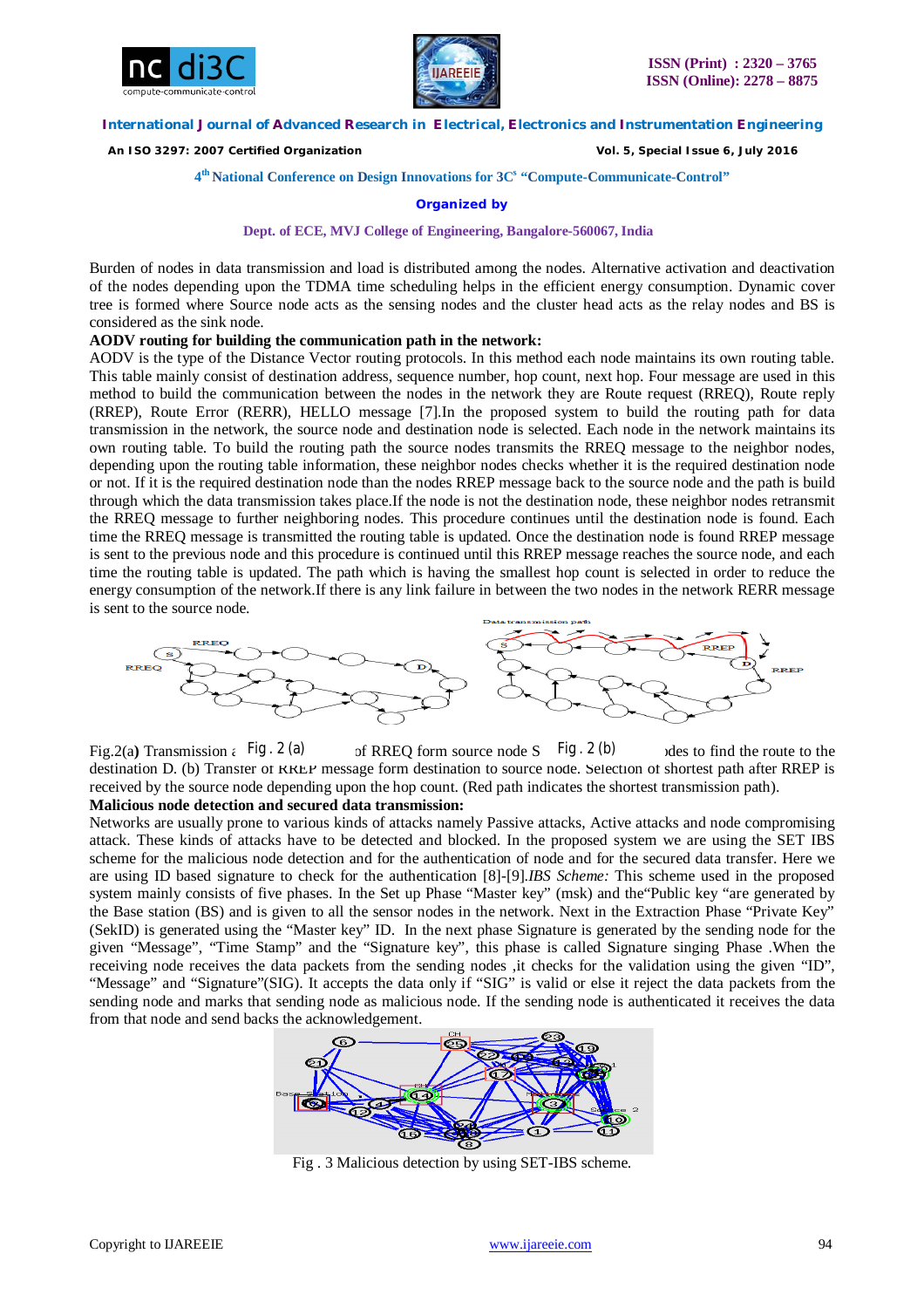



 *An ISO 3297: 2007 Certified Organization Vol. 5, Special Issue 6, July 2016*

**4 th National Conference on Design Innovations for 3C s "Compute-Communicate-Control"** 

**Organized by**

**Dept. of ECE, MVJ College of Engineering, Bangalore-560067, India**

# **IV. SIMULATION RESULTS**

The simulation results of the proposed system mainly show the improvement in the load balancing, network lifetime and efficient way of energy consumption. The proposed system is implemented in Network Simulator 2 (NS2). In the proposed system we are using 30 nodes, simulation area of 500×500m, communication range of 200-250m,initial energy of 100J, and packet size of 1024kb.The graph below Fig.4 depicts that the proposed MCLCT algorithm with Enhanced leach algorithm has got the longer network life time compared to the existing system. Dynamically CH formation takes place and all the nodes are covered and even the edge counts are taken into consideration by the proposed system. Euclidean distance is taken into cosideration to calculate the distance between the nodes in the network i.e.

$$
D = \sqrt{(a_2 - a_1)^2 + (b_2 - b_1)^2}
$$
 (3)

 $a_2$ ,  $a_1 = X$ -axis position of two nodes.  $b_2$ ,  $b_1 = Y$ -axis position of two nodes.

As the burden on each node is distrubuted and secured data transmission of the proposed system consumes less energy compared to the existing method and this extends the network life of the system and even the connectivity between the nodes is maintained .



along with Enhanced Leach algorithm.

As the burden on each node is distrubuted and secured data transmission of the proposed system consumes less energy compared to the existing method and this extends the network life of the system and even the connectivity between the nodes is maintained .The below graph Fig.5 (a) depicts the expected load in the network and the load balancing in the network. Dynamic load balance tree formation helps in the balancing the load of the network. Graph represents that there are no sudden fluctuations in the load like that of the existing system. These sudden fluctuations may lead decrease in network lifetime and loss of data packets in the system. In this proposed system almost all the nodes in the network are covered and load is equally balanced by all the nodes in the network.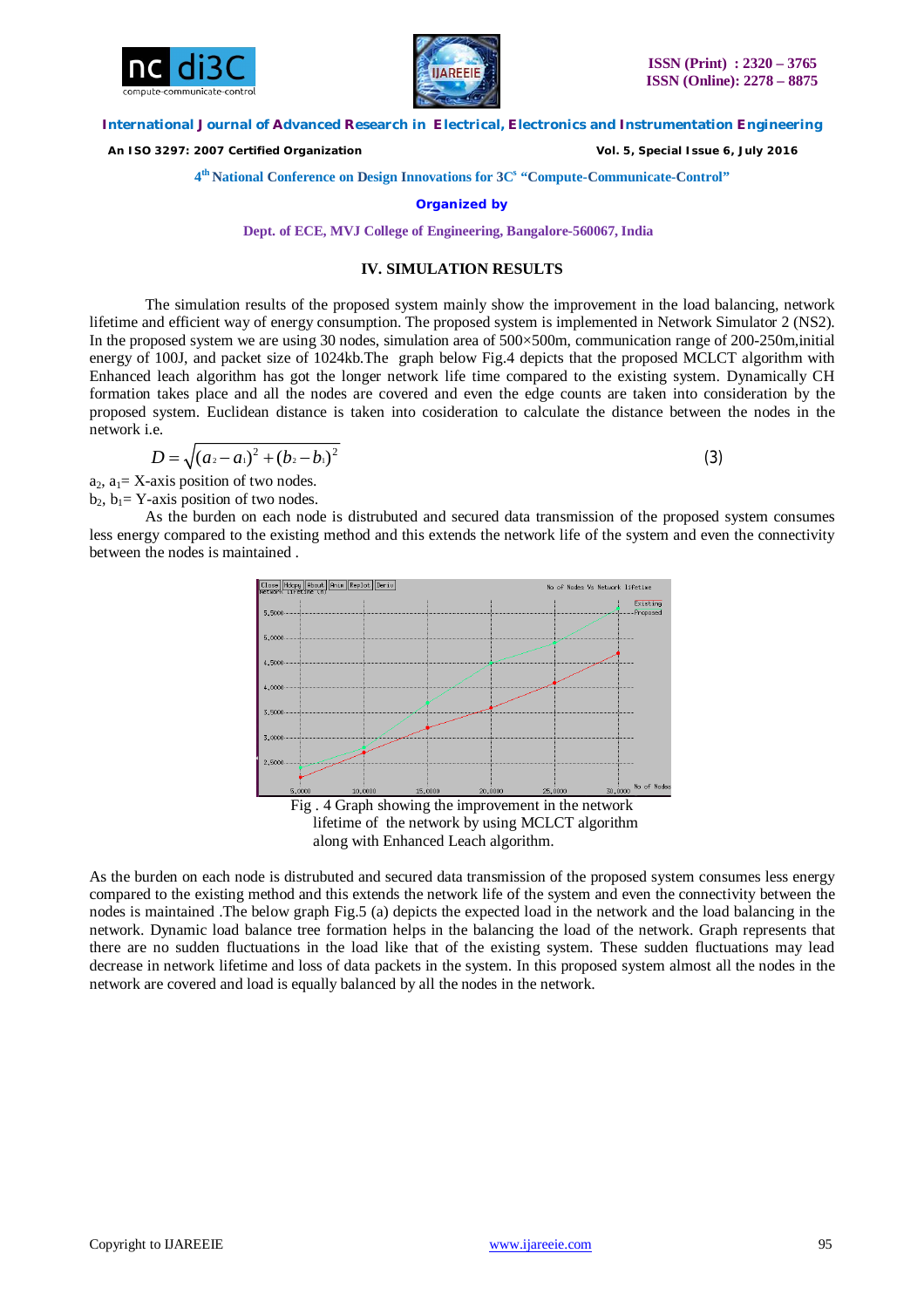



 *An ISO 3297: 2007 Certified Organization Vol. 5, Special Issue 6, July 2016*

## **4 th National Conference on Design Innovations for 3C s "Compute-Communicate-Control"**

## **Organized by**









Fig. 5 (a) Graph showing expected load versus number  $\frac{1}{9}$ .  $\frac{1}{9}$  Graph showing Energy consumption versuses number of nodes

Another important factor that is considered in the proposed system is the energy consumption. Dynamic load balanced tree formation and secured data transmission leads toefficient way of energy consumption. Energy in each of the node is not wasted in any way by malicious nodes which lead to loss of data packets. The energy consumption by using Enhanced Leach protocol is given by the equation:

$$
E=\frac{p}{1-p\times(r\,mod\:p^{-1})}\times\frac{E_{p\_current}}{E_{m\_current}}\times\frac{X_{\alpha g\_dist}}{\sum X_{\alpha d s}}\times\frac{X_{CH}}{X_{C\_avg}}
$$

*Ep\_current=* Present energy of the node.

 $E_{in}$ <sub>current</sub>=Initial energy of the node.

*Xavg\_dist*=Average distance of the nodes in the cluster.

*Xnode\_dist*=Distance between the two nodes.

 $X_{CH}$ =Average distance from neighbour CH to the node.

*XC\_avg*=Average distance of neighbour CH from the centre of the cluster.

In the proposed system, from Fig.5 (b) the energy consumption is 4.9 Joules for 30 nodes. On an average its energy consumption is 1.3 Joules less than that of the existing system.

## **V. CONCLUSION**

The proposed MCLCT algorithm with the Enhanced leach algorithm outperforms the existing systems performances in terms of network lifetime, load balancing, connectivity, and energy consumption. The malicious node

(4)